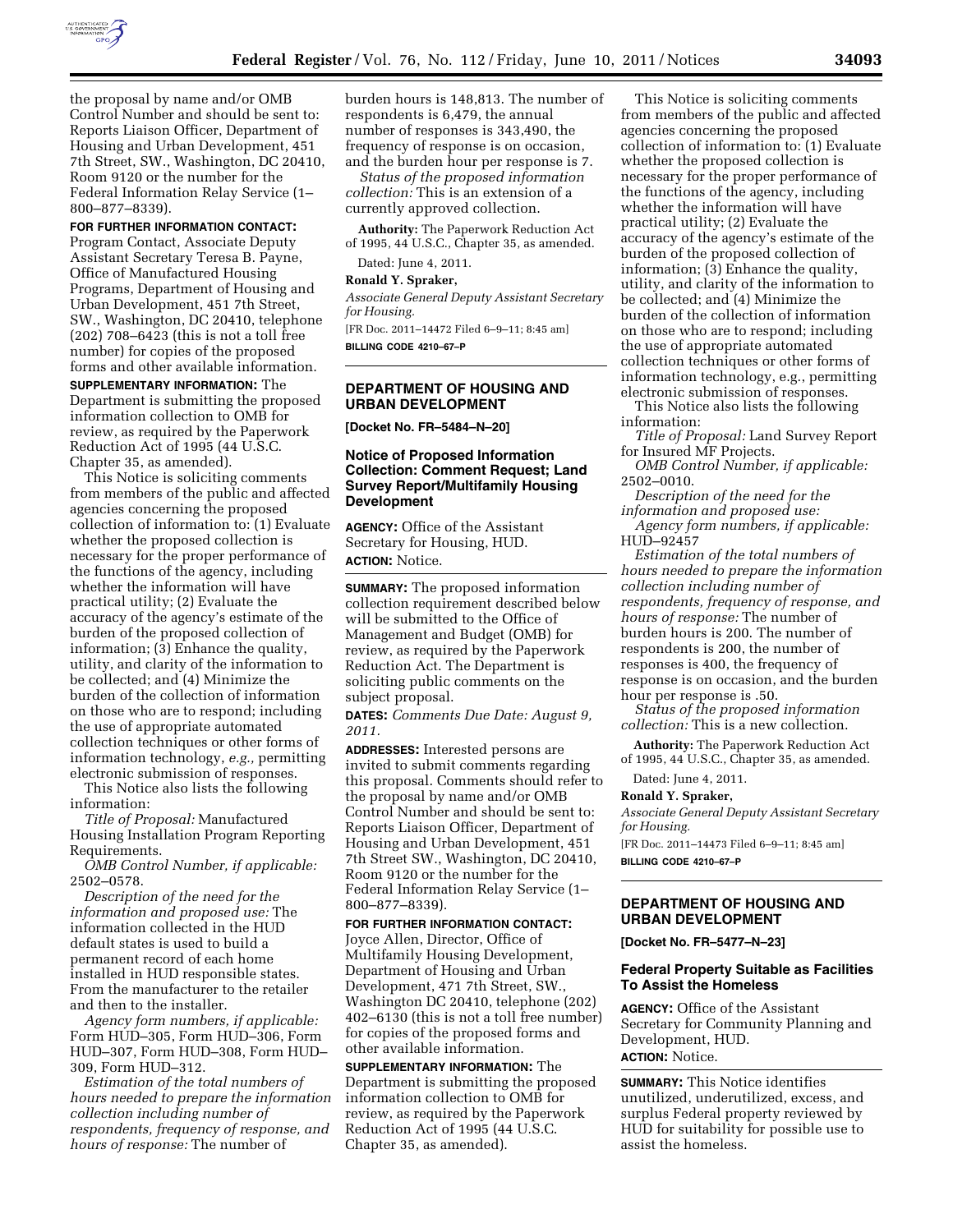# **FOR FURTHER INFORMATION CONTACT:**

Juanita Perry, Department of Housing and Urban Development, 451 Seventh Street, SW., Room 7266, Washington, DC 20410; telephone (202) 708–1234; TTY number for the hearing- and speech-impaired (202) 708–2565 (these telephone numbers are not toll-free), or call the toll-free Title V information line at 800–927–7588.

**SUPPLEMENTARY INFORMATION:** In accordance with 24 CFR part 581 and section 501 of the Stewart B. McKinney Homeless Assistance Act (42 U.S.C. 11411), as amended, HUD is publishing this Notice to identify Federal buildings and other real property that HUD has reviewed for suitability for use to assist the homeless. The properties were reviewed using information provided to HUD by Federal landholding agencies regarding unutilized and underutilized buildings and real property controlled by such agencies or by GSA regarding its inventory of excess or surplus Federal property. This Notice is also published in order to comply with the December 12, 1988 Court Order in *National Coalition for the Homeless* v. *Veterans Administration,* No. 88–2503– OG (D.DC).

Properties reviewed are listed in this Notice according to the following categories: Suitable/available, suitable/ unavailable, suitable/to be excess, and unsuitable. The properties listed in the three suitable categories have been reviewed by the landholding agencies, and each agency has transmitted to HUD: (1) Its intention to make the property available for use to assist the homeless, (2) its intention to declare the property excess to the agency's needs, or (3) a statement of the reasons that the property cannot be declared excess or made available for use as facilities to assist the homeless.

Properties listed as suitable/available will be available exclusively for homeless use for a period of 60 days from the date of this Notice. Where property is described as for "off-site use only'' recipients of the property will be required to relocate the building to their own site at their own expense. Homeless assistance providers interested in any such property should send a written expression of interest to HHS, addressed to Theresa Rita, Division of Property Management, Program Support Center, HHS, Room 5B–17, 5600 Fishers Lane, Rockville, MD 20857; (301) 443–2265. (This is not a toll-free number.) HHS will mail to the interested provider an application packet, which will include instructions for completing the application. In order to maximize the opportunity to utilize a

suitable property, providers should submit their written expressions of interest as soon as possible. For complete details concerning the processing of applications, the reader is encouraged to refer to the interim rule governing this program, 24 CFR part 581.

For properties listed as suitable/to be excess, that property may, if subsequently accepted as excess by GSA, be made available for use by the homeless in accordance with applicable law, subject to screening for other Federal use. At the appropriate time, HUD will publish the property in a Notice showing it as either suitable/ available or suitable/unavailable.

For properties listed as suitable/ unavailable, the landholding agency has decided that the property cannot be declared excess or made available for use to assist the homeless, and the property will not be available.

Properties listed as unsuitable will not be made available for any other purpose for 20 days from the date of this Notice. Homeless assistance providers interested in a review by HUD of the determination of unsuitability should call the toll-free information line at 1– 800–927–7588 for detailed instructions or write a letter to Mark Johnston at the address listed at the beginning of this Notice. Included in the request for review should be the property address (including zip code), the date of publication in the **Federal Register**, the landholding agency, and the property number.

For more information regarding particular properties identified in this Notice (*i.e.,* acreage, floor plan, existing sanitary facilities, exact street address), providers should contact the appropriate landholding agencies at the following addresses: *Coast Guard:*  Commandant, United States Coast Guard, *Attn:* Jennifer Stomber, 2100 Second St., SW., Stop 7901, Washington, DC 20593–0001; (202) 475– 5609; *GSA:* Mr. Gordon Creed, Acting Deputy Assistant Commissioner, General Services Administration, Office of Property Disposal, 18th & F Streets, NW., Washington, DC 20405; (202) 501– 0084;

*Navy:* Mr. Albert Johnson, Director of Real Estate, Department of the Navy, Naval Facilities Engineering Command, Washington Navy Yard, 1330 Patterson Ave., SW., Suite 1000, Washington, DC 20374; (202) 685–9305; (these are not toll-free numbers).

Dated: June 2, 2011. **Mark R. Johnston,** 

*Deputy Assistant Secretary for Special Needs.* 

## **TITLE V, FEDERAL SURPLUS PROPERTY PROGRAM Federal Register REPORT FOR 06/10/2011**

# **Suitable/Available Properties**

*Building* 

Missouri

FAA NDB Facility,

- N. Farm Rd. 95,
- Willard MO,

Landholding Agency: GSA,

- Property Number: 54201120012,
- Status: Surplus,

GSA Number: 7–U–MO–0689,

Comments: 48 sq. ft., recent use: electrical equipment storage, chain-link fence surrounds property.

Texas

- FAA RML Facility,
- 11262 N. Houston Rosslyn Rd.,

Houston TX 77086,

Landholding Agency: GSA,

Property Number: 54201110016,

Status: Surplus,

- GSA Number: 7–U–TX–1129.
- Comments: *Correction:* This property was initially published in the 04/15/2011 **Federal Register** so, the property is still in its initial 60 day no disposal phrase until 06/15/2011. Subsequently, this property was republished in the 06/03/2011 **Federal Register**; however, there will be no restarting the 60 day waiting period for this property from the 06/03/2011 publication. (448 sq. ft., recent use: Storage, asbestos has been identified in the floor).

## *Land*

Louisiana

Almonaster

4300 Almonaster Ave.,

- New Orleans LA 70126,
- Landholding Agency: GSA,

Property Number: 54201110014,

Status: Surplus,

GSA Number: 7–D–LA–0576,

Comments: *Correction:* This property was initially published in the 04/15/2011 **Federal Register** so, the property is still in its initial 60 day no disposal phrase until 06/15/2011. Subsequently, this property was republished in the 06/03/2011 **Federal Register**; however, there will be no restarting the 60 day waiting period for this property from the 06/03/2011 publication. (9.215 acres).

#### New Mexico

FAA RML Facility- West Mesa,

Lost Horizon Drive,

- Albuquerque NM,
- Landholding Agency: GSA,
- Property Number: 54201120013,
- Status: Surplus,
- GSA Number: 7–U–NM–0486–6,
- Comments: 0.3462 acres, recent use: FAA RML Facility, chain-link fence surrounds property.